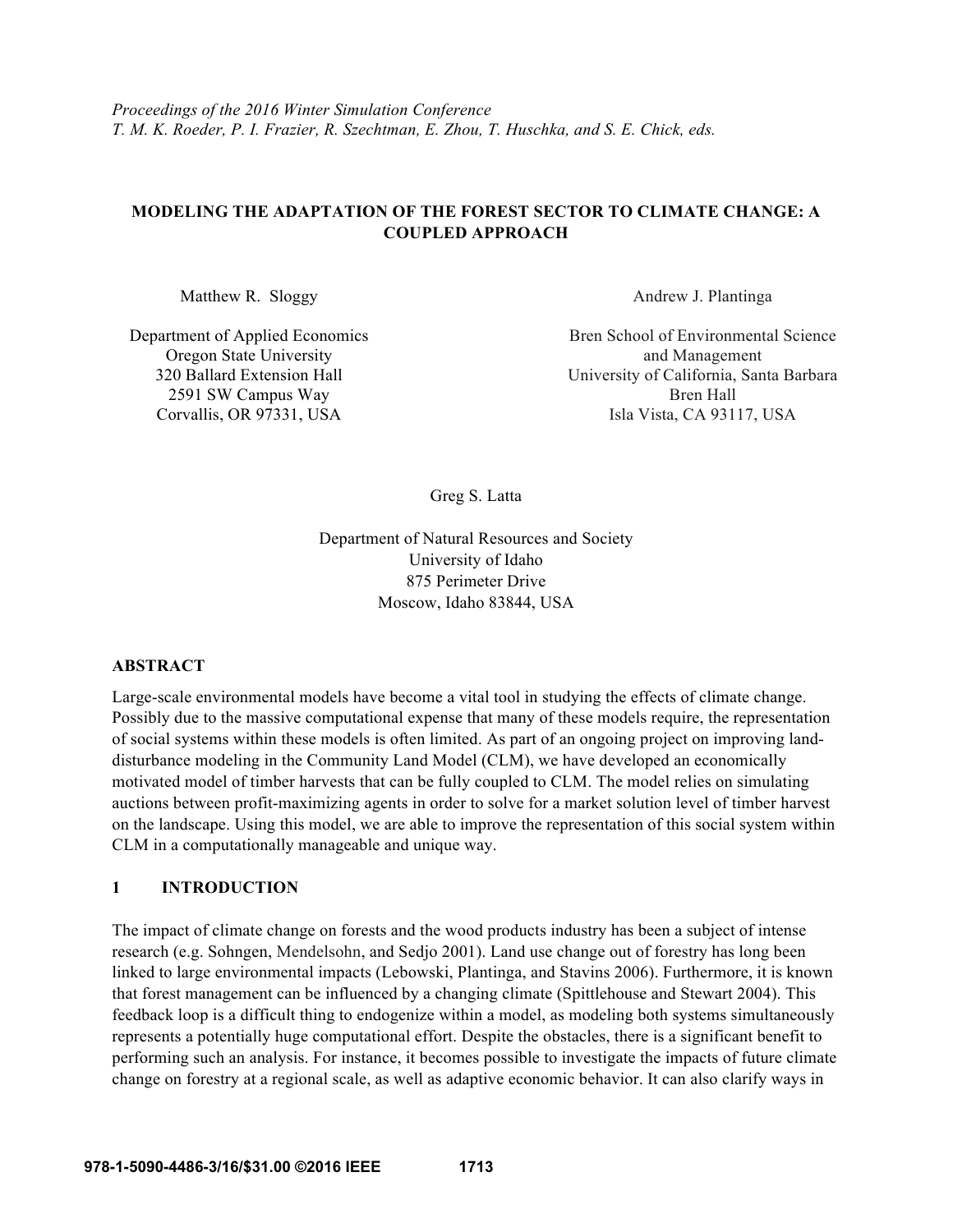which human activity can manipulate environmental phenomena, such as wildfire frequency and pest outbreaks.

As part of a project investigating forest mortality in the western United States, we have developed an economically motivated, spatially explicit model of timber harvesting for the western United States within the Community Land Model (CLM) (Oleson et al. 2013). The community land model is a large-scale environmental model of land processes used as part of Community Earth System Model (CESM) (Hurrell et al. 2013). The harvest model presented here solves for the market equilibrium harvest pattern, and is based on economic theory. This project is novel in that it represents a major advance in coupling a theoretically consistent social science model to a large-scale environmental model, which allows for a more detailed study of the feedback between the two systems that was not possible before. Furthermore, it provides a door to run more detailed policy experiments using CLM.

This paper will provide the basic set up of the model, as well as its theoretical motivations and future goals. Since this is still a work-in-progress, the material provided below should be treated as preliminary with respect to the ultimate goal of the project, which is a fully coupled run with CLM. That being said, the algorithm we show does converge, and does solve for the market equilibrium, and does so in an interesting and novel way. Thus, it is useful at this point to provide the material below so that we can show what has worked for our group in the hope that it may further other efforts at integrating social systems models into large-scale environmental simulations.

#### **1.1 Timber Harvest and Climate Adaptation**

There is a large body of research on forestry and climate change adaptation. Much of the economics literature centers around changes in the productivity of the land, which in turn affects the returns on the land. This then affects management of that land. Papers such as Hanewinkel et al. (2013) and Lindner et al. (2010) study changes on the intensive margin, such as production intensity. The extensive margin, which covers decisions of land-use change, are also part of this literature (e.g. Dale 1997).

Land management, especially that of forests, can have a large effect on the environment as well. Large scale environmental changes or changes in land management, such as deforestation or development, play a significant role in diminishing the capacity of the environment to sequester carbon (Pielke et al. 2002). Sequestering carbon through forest management has been suggested as a viable option for policy makers (Latta et al. 2011; Galik and Jackson 2009). The recognition of forestry's potential as part of the solution to reigning in emissions highlights the importance of modeling the feedback between it and the environment.

### **1.2 Forest Sector Models**

The model presented in this paper differs in a number of ways from the timber market models already in existence. For an in-depth review of forest sector models, see Latta, Sjølie, and Solberg (2013). A substantial difference between the model presented here and those presented in Latta, Sjølie, and Solberg (2013) is that most models focus on regional forest management, such as FASOM (Adams et al. 1996), whereas our model is spatially explicit. This is an important distinction, since the higher resolution allows the modeler to capture adaptive behavior, such as capacity changes across the landscape, or shifting harvest intensities. A regional model would be unable to observe this in detail, since the model is constrained to observing changes only at the regional level, and not the grid-cell level.

Our solution technique also differs dramatically from previous studies. Whereas many models use optimization techniques to maximize net surplus, our model employs a fixed point algorithm based on prices instead. By working in price space as opposed to quantity space, our solution technique is able to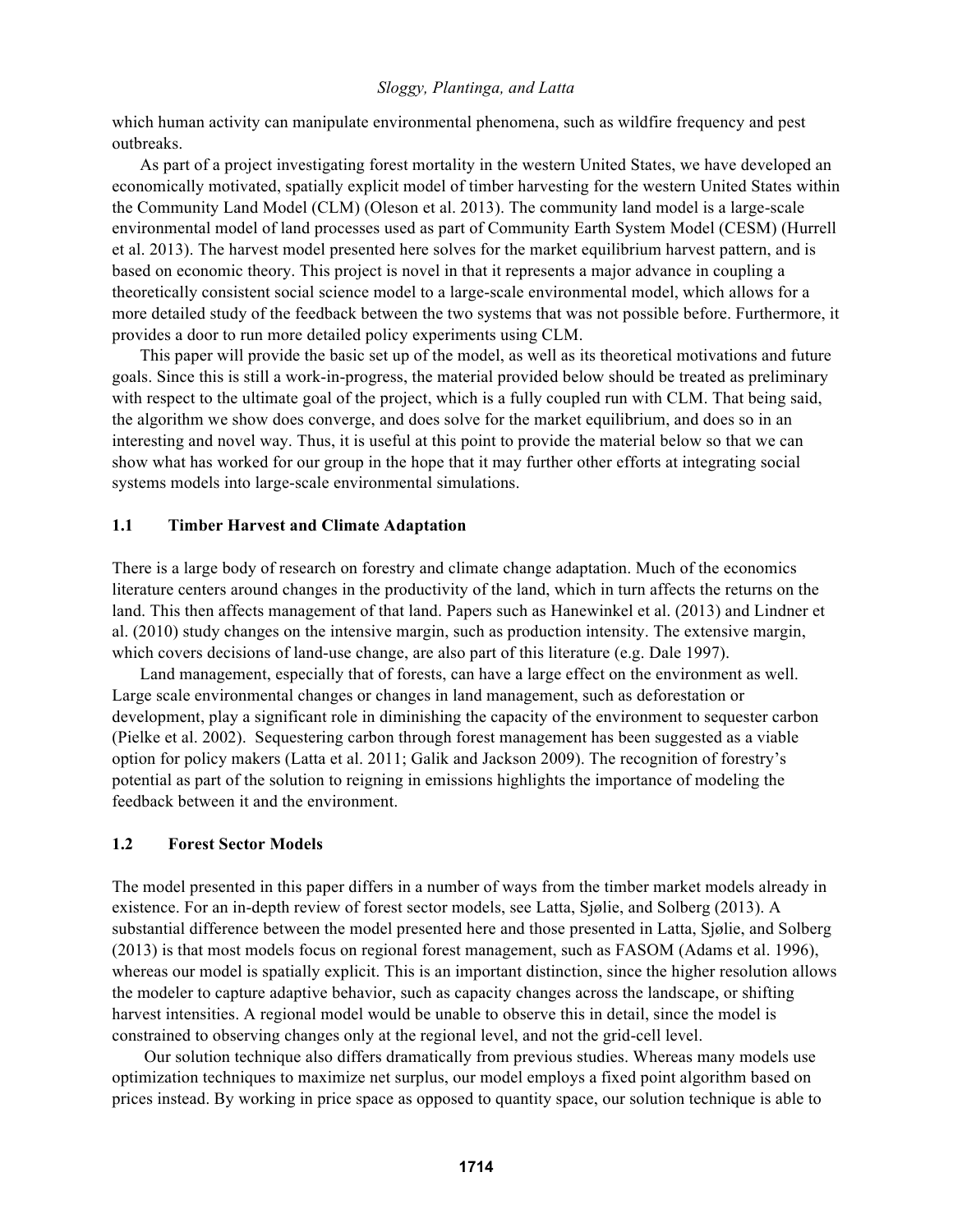achieve two things. First, it dramatically reduces the number of variables the algorithm needs to adjust during the optimization process. Second, it allows the algorithm to find the solution to the problem outright, which is consistent with previous models since the fixed point it solves for (market equilibrium) maximizes consumer and producer surplus. Compared with previous models, our technique provides a faster way at solving for the solution.

Our solution considers different temporal scales as those presented in Latta, Sjølie, and Solberg (2013). Many models incorporate forward looking behavior, where the decision makers in the model consider potential future actions. Our model is constrained to a single time-period, though we do incorporate opportunity costs into the model through the discount rate and the decision whether or not to harvest.

A final difference presented here is that many models linearize the maximization problem, such as FASOM (Adams et al. 1996). A notable exception is the Timber Assessment Market Model (TAMM), which is a non-linear optimization model (Adams and Haynes 1980). Our model is similarly non-linear, since the mills compete with one another for timber. This non-linearity is necessitated by the resolution of our solution, which must be at the grid-cell level.

# **1.3 Timber Harvests in CLM**

Currently, CLM doesn't incorporate timber harvests as an endogenous phenomenon within the model. Instead, harvests are prescribed by input datasets. There are multiple harvest scenarios crafted from different representative concentration pathways (RCPs). For our project, we use RCP 8.5 (Riahi et al. 2011; Moss et al. 2010; Van Vuuren et al. 2011). RCP8.5 is characterized by a steady increase of carbon emissions up to a level of 1370ppm by 2100 (Van Vuuren et al. 2011). Harvests in CLM are represented by annual percent removal of biomass from a grid-cell. Because the data tends to be downscaled from lower resolutions, the default harvests are spread out, where each individual grid-cell experiences a very low quantity of removal (Hurtt et al. 2006). These removals are sorted into one of five types: primary forest, primary non-forest, secondary mature forest, secondary young forest, and secondary non-forest (Oleson et al. 2013).

# **2 METHODOLOGY**

In order to improve the representation of timber harvest within CLM, the model must be able to solve for a market equilibrium level of harvest in a short period of time, while also being able to communicate with CLM at regular time-steps. This involves designing an algorithm that can balance the amount of timber and wood products demanded by the market with those supplied by the landscape and mills respectively. Furthermore, the algorithm must provide an avenue to incorporate relevant economic datasets. In this section, we will describe the solution method and discuss the coupling procedure.

# **2.1 Solution Technique Overview**

Properly selecting the scale of a model, along with other factors, is considered by Overton (1977) to be an important factor of a model's overall quality. Our model must therefore be at a scale that is able to accomplish all of our intended goals. These goals are: to produce fine-scale spatially explicit harvest patterns, to track the movement of biomass across the map, to incorporate new economically relevant datasets, and to link the model with macroeconomic GDP projections. We determined that the relevant scale for this model would therefore be at a regional level (or state level). A large reason for selecting this scale is that it coincides with the scale at which the relevant CLM simulations are run. One potential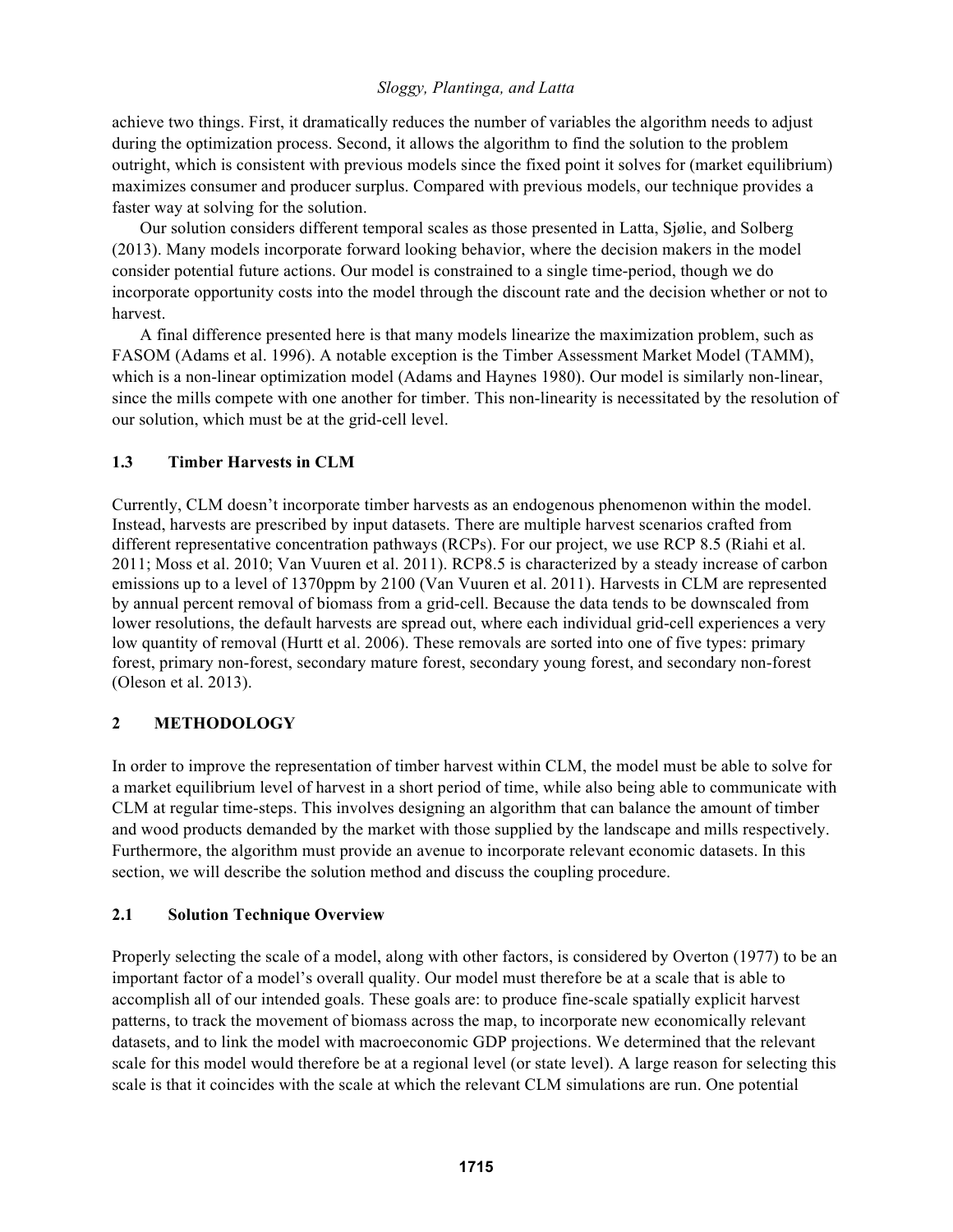drawback is that timber moving in and out of the region, such as mill inputs, are not incorporated into the model.

Along with the spatial scale, this model can also be thought of as having an economic scale. We have identified three markets that drive harvest decisions. These markets include the timber market, intermediate goods market, and output market. The output market provides the main linkage between the model and the broader economic projections (such as GDP), while the timber market provides the main linkage between the model and CLM, as well as some of the other economic datasets (forest ownership, mill location, etc.). The intermediate goods market significantly influences both the timber and output market. In order for a solution (a particular set of harvest decisions and the corresponding price set) to be considered optimal, these three markets must be in equilibrium.

However, there are agent interactions on the landscape. Mills will compete with one another for timber inputs, and can sell intermediate goods to one another. Thus, the amount of timber a mill is supplied is a function not only of that mill's own price, but also a function of conceivably every mill's price. This agent interaction is difficult to solve for analytically, and so we simulate repeated auctions between the mills and timber plot owners to approximate the market solution.

## **2.2 Price Search Algorithm**

The market solution in each of the three aforementioned markets (input, intermediate, and output) is solved using a price search algorithm. As opposed to quantity-based methods, our algorithm searches over price space. For our particular problem, this dramatically reduces the search-space. Furthermore, it allows the search to be guided by economic theory.

The price set for a given market is initialized with a guess. Each buyer is given their own offer price, and the sellers observe the entire price set. The sellers then calculate the marginal benefit of supplying to each buyer, and select the buyer that provides the largest benefit. The quantity supplied is then calculated from this value. Once the buyers observe how much product they have collected, they check to see if it matches what their demand would be given the price level. The supply ilicited by the offer price is then fed into the mill's demand curve to produce an implied price of timber. Then, a new price is calculated which is a linear combination of the initial offer price and the implied price. This new price is guaranteed to be closer to the equilibrium timber price. This process is illustrated by Figure 1 below.



Figure 1: An iteration of the price search algorithm, demonstrating how it moves towards convergence.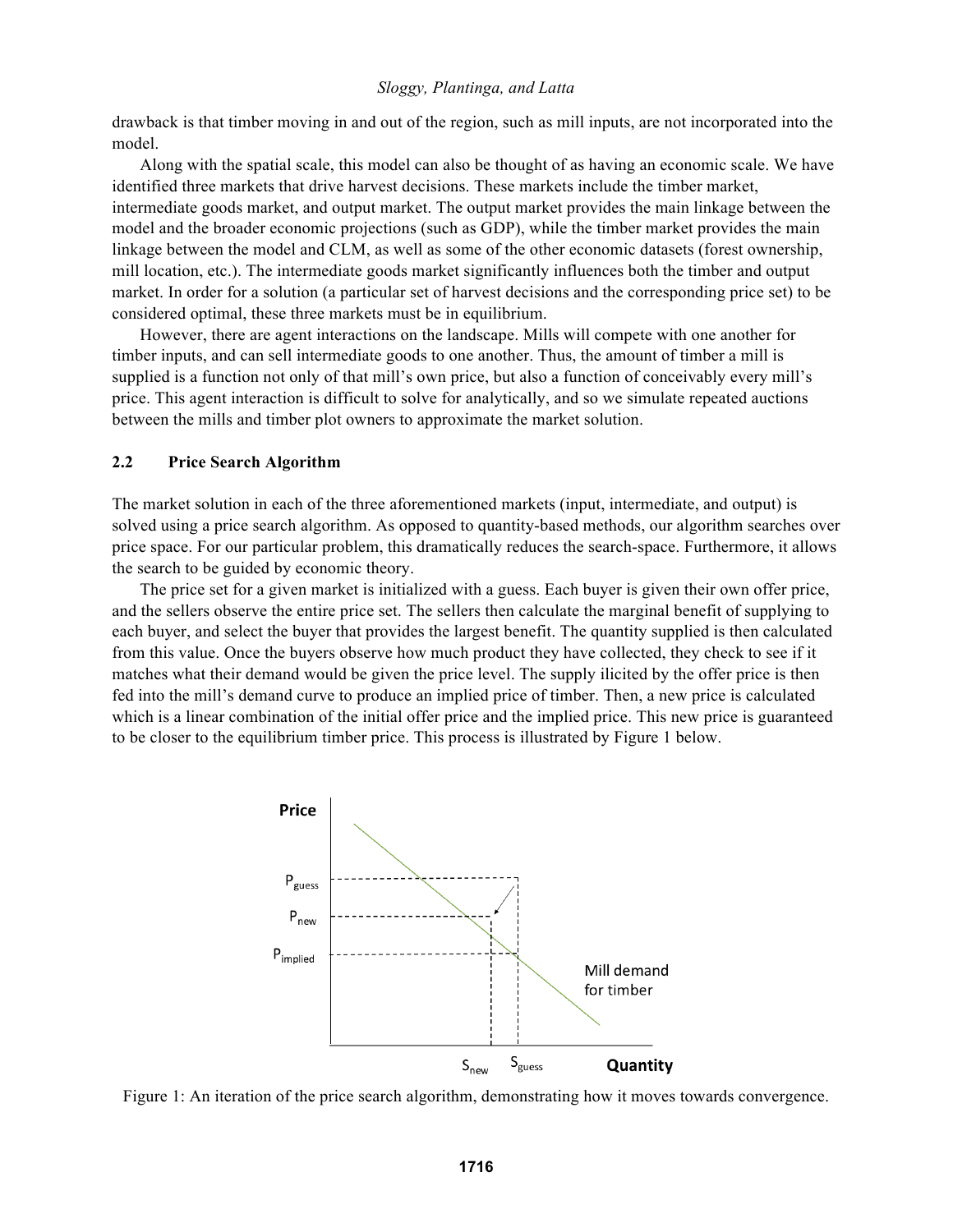Though Figure 1 depicts the price search algorithm for an individual mill, the same process describes the output market as well as the individual mill's demand for intermediate goods. The full algorithm (input, intermediate goods, outputs) can be characterized as a set of nested loops. That is, the input and intermediate goods loop is nested within the output loop. A series of auctions is simulated until the price search finds a solution for the input and intermediate goods markets. The amount of output produced is then checked against the amount demanded, output prices are adjusted in the same way described above, and then the input/intermediate loop is re-run with the new output prices. It is important to note that the mill's demand for timber will change depending on the output price of their product. The algorithm terminates when, for all three markets, the implied price is sufficiently close to the price guess, which implies that supply is equal to demand within a given tolerance.

## **2.3 Input and Intermediate Goods Market**

The input and intermediate goods market is characterized by two different sets of agents: timber-plot owners and mills. Timber-plot owners are represented by CLM grid-cells. Timber plot owners are assumed to be profit maximizers who are faced with two decisions: where to send their timber (including sending it nowhere), and how much timber to send. This first decision is determined through the timber plot owner observing the growth rate of their particular cell, and comparing it with an exogenously specified interest rate. This interest rate is based on the findings of Provencher (1995). If the timber is growing faster than the interest rate, the plot owner will choose not to cut, otherwise, the plot is eligible for harvest.

### **2.3.1 Timber Plot Owner's Problem**

Currently, the model is constrained such that a single plot can send their timber only to a single mill. The plot chooses the mill that has the highest gate-price, which is defined as the timber price minus transportation costs. Transportation costs are calculated from a road network dataset for the state of Oregon (ArcGIS Content Team 2012; Zamora-Cristales et al. 2015; Zomora-Cristales et al. 2013). Once the plot is deemed eligible for harvest, and a destination has been selected, the quantity harvested is determined through the timber plot owner choosing a quantity that maximizes their profit function, presented below.

$$
\pi_{plot} = [Revenue - Cost] = P_1^{gate} t_1 - K \left(\frac{t_1^{\alpha}}{T_1^{\delta}}\right)
$$
 (1)

Where the revenue consists of the gate-price  $(P_1^{gate})$  multiplied by the timber sold  $(t_1)$ . Harvest costs are a function of timber sold and available timber  $(T_1)$ . There are three parameters: a scale parameter  $(K >$ *0)*, an exponential parameter on timber sold  $(\alpha > 1)$  and an exponential parameter on available timber  $(6 \ge 0)$ . Note that the cost function as well as its first derivative are increasing in the quantity harvested. Previously, harvest costs have been modeled by Lyon and Sedjo (1983) as a function with a positive first derivative and negative second derivative. We deviate from this assumption in order to make the profit function concave, which is necessary for our algorithm. Choosing the amount of timber such that profit is maximized produces the supply function, presented below.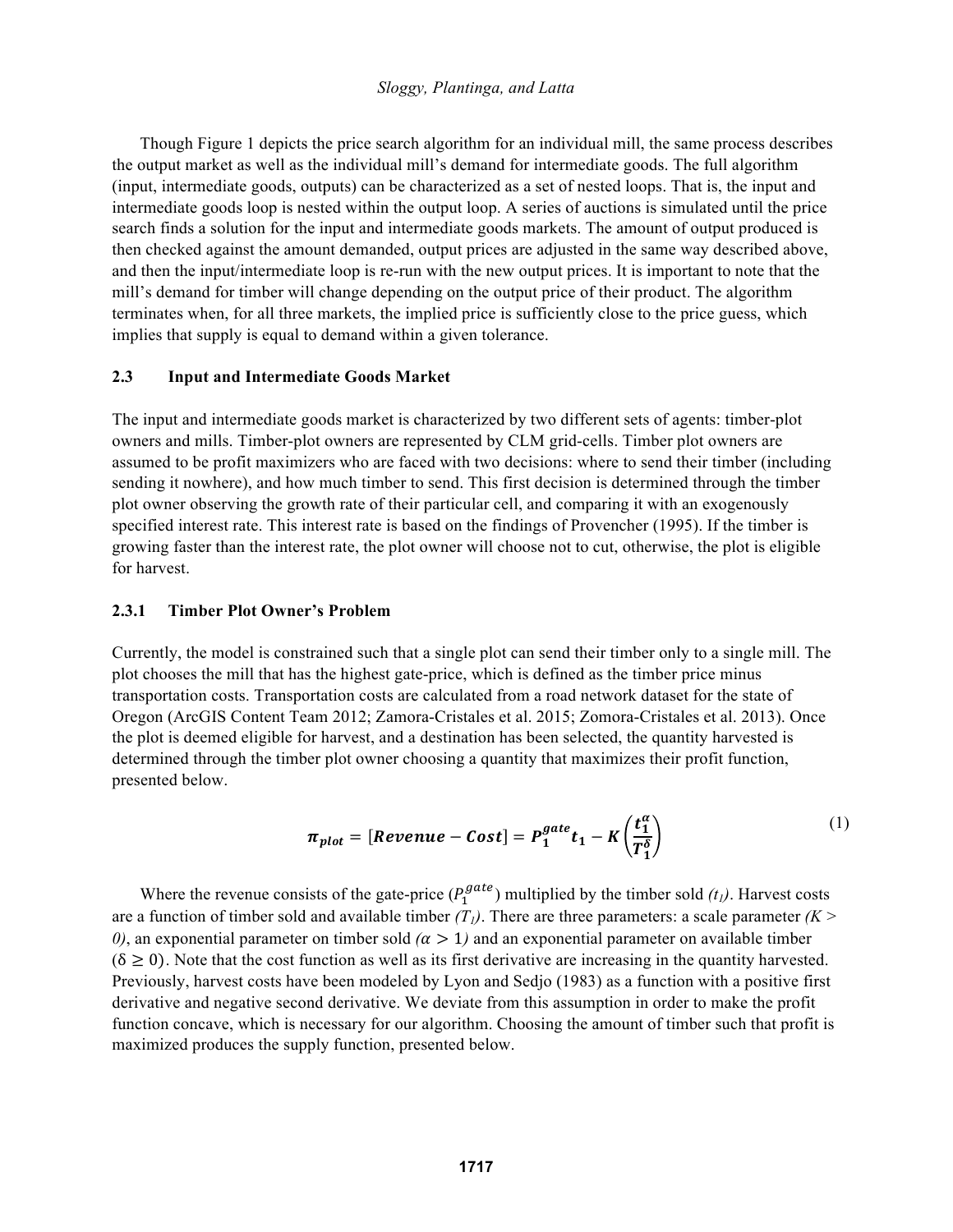$$
t_1^{supplied} = \left(\frac{T_1^{\delta} P_1^{gate}}{K\alpha}\right)^{\frac{1}{\alpha - 1}}
$$
 (2)

As we can see from Equation 2, the supply function is increasing in the gate-price. This ensures that the supply function will, at some point, cross the mill's demand function, which will be described below. This is the equation used to calculate the amount of timber supplied to a given mill at a given offer price.

#### **2.3.2 Mill's Problem**

The mill's problem is a profit maximization problem where the mill sells outputs to the open market and intermediate goods to the other mills. The costs on the mills side include purchasing timber from plots and associated inputs, such as labor and electricity. A Leontief fixed-input production function is one of a few methods that have been used to model sawmill production (Latta and Adams 2000). While we model mill production as a substitutable input production function with decreasing returns to scale, we incorporate the fixed input approach as well. We assume that if we know how much timber or intermediate good is used, and we know what the associated input ratio is for the mill, then we can calculate the cost of the other inputs as a function of timber and intermediate goods alone. This results in the following mill profit function.

$$
\boldsymbol{\pi}_{mill} = \boldsymbol{P}_0 A (t_1 + \gamma t_2^{total})^{\beta} + \boldsymbol{P}_2^{offer} t_2^{gold} - \boldsymbol{P}_2^{Market} t_2^{wurchased} - \boldsymbol{P}_1^{offer} t_1 - C_1 t_1 - C_2 t_2 \tag{3}
$$

In Equation 3, we have two inputs: timber  $(t_1)$  and an intermediate good  $(t_2)$  such as chips. The intermediate good has a linear conversion factor ( $\gamma \ge 0$ ) that converts it into units of input. For mills that don't use intermediate goods, we can set ( $\gamma = 0$ ). Since there are three actions that the mill has with respect to the intermediate good (buy, sell, produce), we divide the intermediate good into three groups. The total intermediate good  $(t_2^{total} = t_2^{produced} + t_2^{purehased} - t_2^{solid})$  is what enters into the production function, where the market output price is given by  $(P<sub>O</sub>)$ . The quantity of intermediate goods sold to the market  $(t_2^{gold})$  is sold at the price the mill offers to other mills. The mill can also purchase intermediate goods from other mills ( $t_2^{purchased}$ ) at the best price on the market ( $P_2^{Market}$ ). Furthermore, the mill will purchase timber from plots  $(t_1)$  at the price the mill offers  $(P_1^{offer})$ . Each unit of timber produced has a constant production cost, which for timber is ( $C_1 > 0$ ) and for intermediate goods is ( $C_2 > 0$ ). The production function has a scale parameter  $(A > 0)$ , and an exponential parameter  $(0 < \beta < 1)$ .

The mill level demand curves for timber and intermediate goods are found by taking the derivative of profit with respect to timber and the intermediate good respectively. Because we have specified a production function with decreasing returns to scale, we get demand curves that are downward sloping. This ensures that, given our upward sloping timber supply curve, that we have a point at which the two curves cross. There are 16 varieties of mills in our model, each with the potential of having different inputs, production costs, and production parameters.

#### **2.4 Output Market**

One of the biggest distinctions between the previous two markets and the output market is that the output market is not inherently spatial, while the input and intermediate goods market are. Instead of selling to agents distributed spatially across a landscape, mills are assumed to sell their output directly to the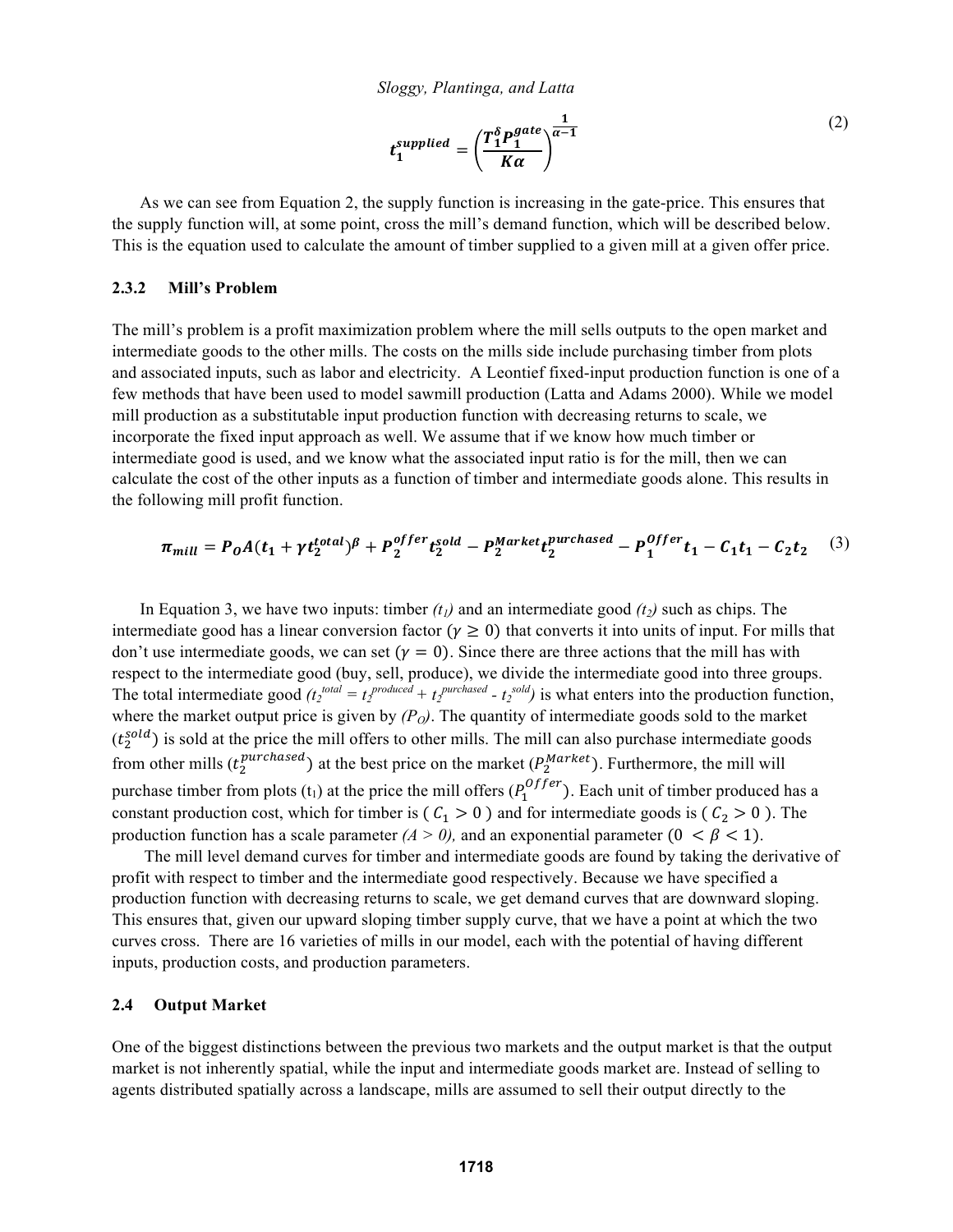market. Thus, the supply curve of the output market is an aggregation of all the individual mill level supply curves. The demand curves are constant-elasticity national-scale demand curves. The 16 mill types are grouped into 9 output groups. Elasticities for those output groups are given by past studies (Ince et al. 2011; Latta, Plantinga, and Sloggy 2016).

It is assumed that for each output group, Oregon produces a fixed proportion of that output. Changes in this proportion are not modeled, but could easily be incorporated into the model at a later date. These market demand curves provide a way to link the model with the greater socio-economic scenario in RCP8.5. Since RCP8.5 includes GDP and Population projections, these will be used to shift the market demand curves as the model progresses through time.

## **2.5 Parameterization**

Because we utilize a set of generalizable functions to describe agent behavior, parameterizing these functions becomes an important consideration. We chose to use a particle swarm optimization (PSO) algorithm (Eberhart and Kennedy 1995) and a simulated annealing (SA) algorithm (Kirkpatrick 1984) in order to fit the model to historical harvest data. The historical harvest data was retrieved from multiple RPA assessments (Forest Service 2012) and consists of county level harvests recorded every five years since 1997. We also attempted to fit the model to output data, which was based on the regional capacity levels for each mill type (Spelter, McKeever, and Toth 2009). This resulted in a dual-objective optimization problem that both algorithms had a difficult time with. Generally, only one of the datasets (historic harvests or production targets) were fit well. For this paper, we use the set of parameters that were fit to historical harvests. In the future, an algorithm better suited to multi-objective optimization will be utilized, such as a specialized evolutionary algorithm (e.g. Coello, Coello, and Van Veldhuizen 2002).

## **2.6 Communication with CLM**

A major difference between CLM and the harvest model is that CLM does not allow for horizontal flows between grid-cells, which is a necessary component of the harvest model. It would be computationally simpler to remove horizontal flows between grid-cells from the harvest model, but that also remove the model's ability to solve for an economic solution. In order to maintain the theoretical integrity, we needed to find a way to approximate grid-cell to grid-cell communication within CLM.

CLM simulates each grid-cell independently, and so is able to run the entire model in parallel. However, if we schedule a regular time step at which CLM communicates with the harvest model, we can initiate communication at every time step. We do this by running each grid-cell in CLM for the allotted time step, then stopping the simulation, collecting the results, feeding these results to the harvest model which simulates the annual harvest, then giving it back to CLM to begin a new time step. Instead of manipulating biomass directly, which would require a variety of extra manipulations as well, the harvest model alters the pre-existing annual harvest percentage dataset. This simplifies the interaction and lowers the potential for error.

# **3 RESULTS**

As the model is still being updated and improved, the results presented here give only an example of what's possible with our approach. We are currently in the process of linking the model to CLM, and so the runs shown here are uncoupled, but based on CLM biomass data. We are also currently in the process of testing our model's compatibility with CLM through an uncoupled CLM run, where the harvest model generates harvest data without taking into account the feedback directly. This is done as a debugging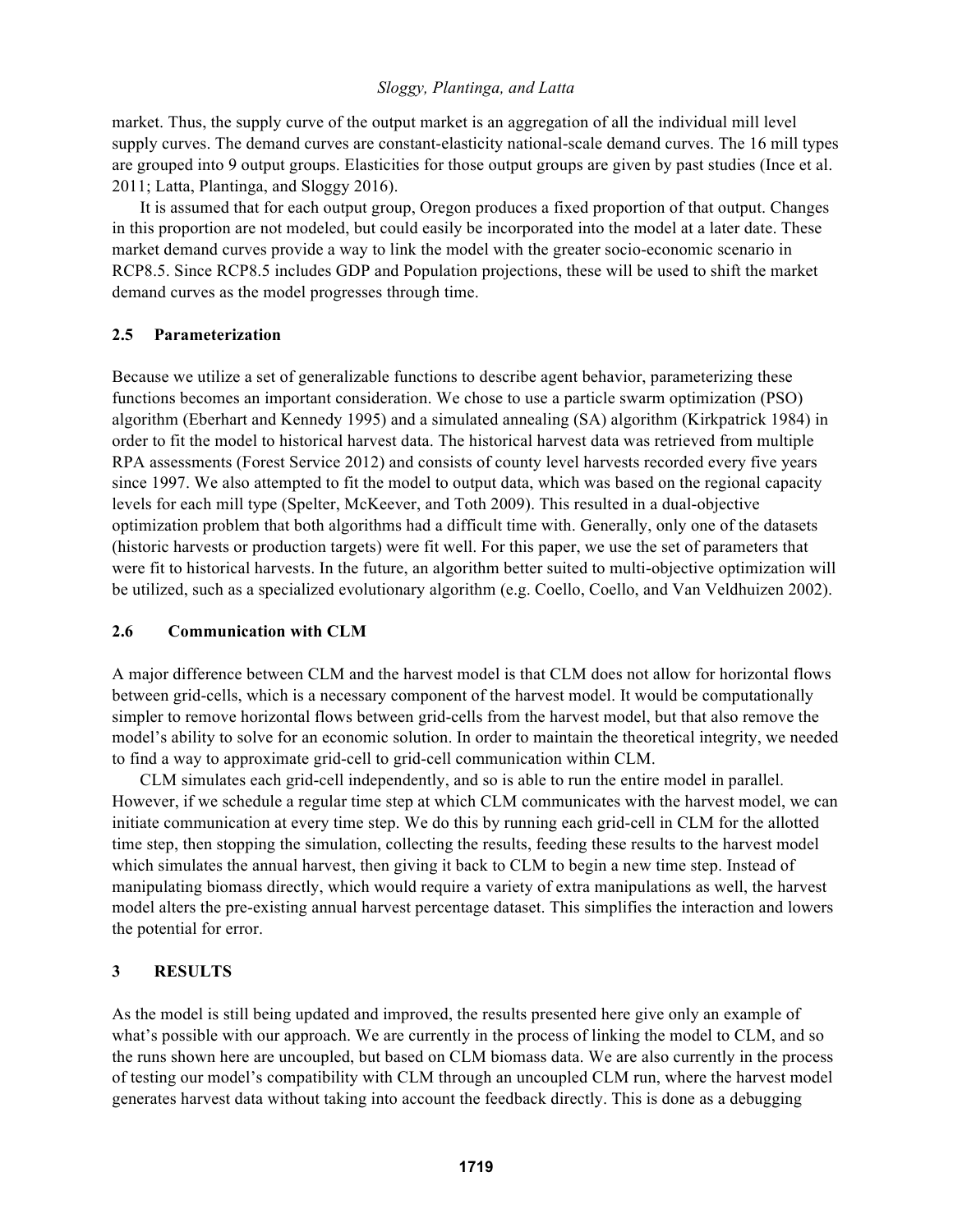exercise. The final goal of this project, as stated before, is to conduct a fully integrated run with CLM. Presented below are the preliminary results of the model for Oregon. We are also in the process of moving the model into other areas, such as Washington.

We present a set of model outputs from an uncoupled run for a single year. The biomass data is a CLM netcdf file from based on biomass levels in 2005, and the transportation costs are based on the network dataset described earlier. Our study area is the state of Oregon.

## **3.1 Spatial Distribution of Harvest**

Perhaps the main deliverable from the harvest model to CLM is the spatial distribution and intensity of Harvest. Compared with the default harvest datasets from CLM (Hurtt et al. 2006) we would expect to see fewer grid-cells harvested at higher intensities.



Figure 2: The spatial distribution of harvests throughout the study region.

From Figure 2 we see that harvests are focused in the productive cascade regions as well as the southern part of Oregon. Furthermore, we observe significant harvesting in the east, which is something that the lower resolution default harvest data does not include (Hurtt et al. 2006). The harvesting occurring in the coastal range is relatively light compared with other regions. As expected, the harvests are more selective, with the total number of grid cells with harvests totaling 571 grid-cells.

Figure 2 only reveals where the harvests are occurring. Also relevant is the distribution of harvest magnitudes. As expected, the reduction in number of grid-cells exhibiting harvest results in those harvests being of a larger magnitude than the default dataset. This is a substantial departure from the default, and it will be of interest how CLM responds to a dataset with this large of a difference. For this current run, we have summarized the harvest magnitudes with the figure below. Harvest magnitudes are calculated as the percent of biomass removed from a grid-cell, which we call the harvest percentage. Figure 3 below shows what proportion of all harvested grid-cells have a harvest percentage within a given range.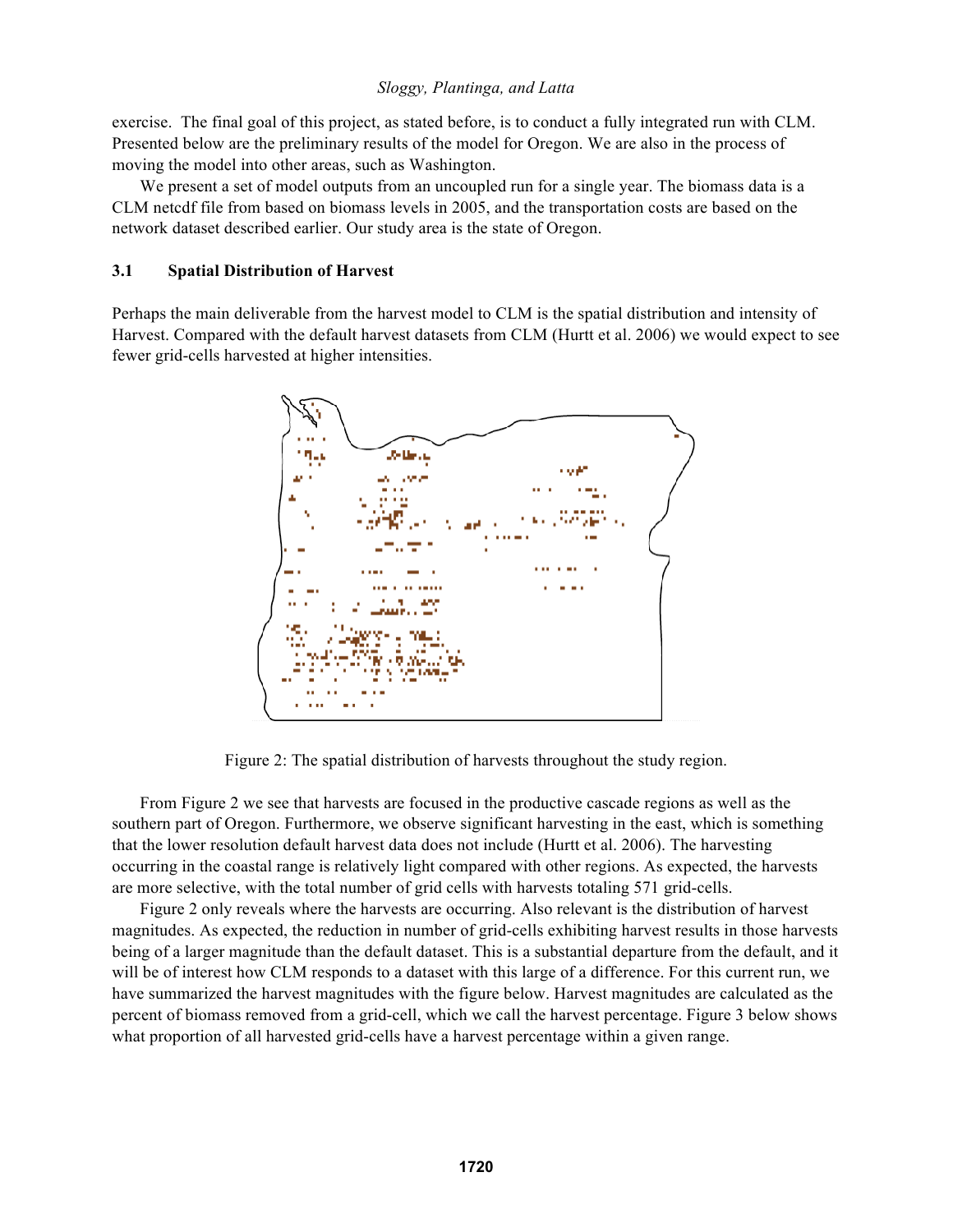*Sloggy, Plantinga, and Latta*



Figure 3: Distribution of harvest percentages.

The distribution of harvest percentages appears to be concentrated between 2% and 6%, and has a positive skew. There are also a few grid-cells that experience a relatively large amount of biomass removal (greater than 24%). The variety of harvest magnitudes that Figure 3 shows demonstrates that importance of modeling this system at a high resolution.

# **3.2 Mill Outputs**

Along with harvest patterns and intensities, our model also produces output tables for each product included in our model. Table 1 below lists the output groups and the quantity produced for each output group for the model run presented in this paper

| Table 1: Mill Outputs.     |                     |                        |
|----------------------------|---------------------|------------------------|
| Mill Type                  | <b>Output Level</b> | <b>Unit (Thousand)</b> |
| Lumber                     | 2,797               | m <sub>3</sub>         |
| Pulp                       | 848                 | m <sub>3</sub>         |
| Newsprint                  | 261                 | Tons                   |
| Printing and Writing Paper | 357                 | Tons                   |
| Paperboard                 | 1,691               | Tons                   |
| Pellets and Biofuel        | 1,497               | m <sub>3</sub>         |
| Plywood                    | 3,244               | m <sub>3</sub>         |
| Oriented Strand Board      | $\Omega$            | m <sub>3</sub>         |
| <b>Boards</b>              | 1,533               | m <sub>3</sub>         |

Aside from Oriented Strand Board (OSB), for which there are no mills in the study area, each output group is producing. The capability of the model to track mill outputs will later be extended to track carbon into these particular output pools. This will result in a more refined carbon accounting procedure for wood products than what's in the model already. Furthermore, this allows the model to track industrial shifts due environmental changes, which is itself a form of adaptation.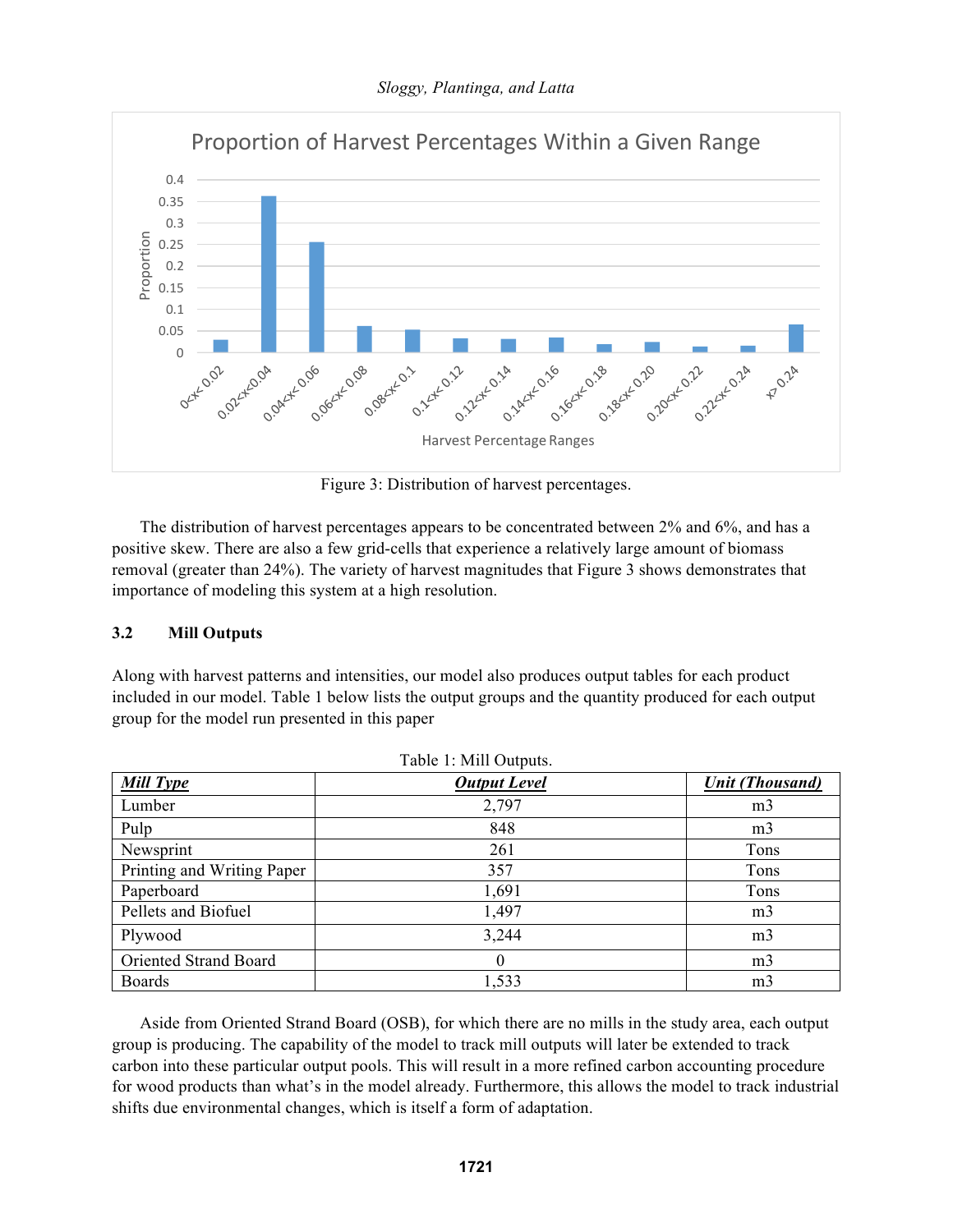### **4 CONCLUSION**

The harvest model presented in this paper presents a novel way to incorporate a social systems model into a large-scale environmental model. The level of integration required that we overcome two significant obstacles. The first was representing harvests in a spatially explicit way that was relevant and usable for a model such as CLM. The second was solving the problem using a method that, though more computationally expensive, was not restrictively so. Though in many ways this is still a work in progress, we have demonstrated a method that successfully overcomes both obstacles.

There are many extensions possible with this model. As stated before, the complete version of this model will provide a way to utilize CLM to run a specific class of policy experiments. A variety of economic scenarios can also be investigated with this model, especially those that involve ownership or harvest restrictions. Carbon policies, such as taxes or permit programs, are also a possibility. Another extension could be adapting the model for lower resolution runs.

Incorporating human behavior into climate models is a very difficult but necessary task. The benefits of modeling these feedbacks include a greater understanding of the effects of climate change as well as human behavior on the environment.

### **ACKNOWLEDGEMENTS**

We would like to acknowledge funding from the USDA National Institute of Food and Agriculture. We would also like to acknowledge the helpful feedback from the NCAR CESM Societal Dimensions Working Group winter meeting, and the Oregon State University Environmental and Natural Resource Working Group. Finally, we would like to thank Matthew Jones, Zhenlin Yang, Jeffrey Hicke, and many others associated with FMEC that have provided assistance.

## **REFERENCES**

- Adams, D.M. and Haynes, R.W., 1980. "The 1980 softwood timber assessment market model: structure, projections, and policy simulations". *Forest Science*, *26*(3).
- Adams, Darius M., Ralph J. Alig, Jack M. Callaway, Bruce A. McCarl, and Steven M. Winnett. 1996. "The forest and agricultural sector optimization model (FASOM): model structure and policy applications". *DIANE Publishing.*
- ArcGIS Content Team. 2012. "U.S. and Canada detailed streets, in data & maps for ArcGIS", *Esri, Editor*. Redlands, CA.
- Coello, Carlos A. Coello, David A. Van Veldhuizen, and Gary B. Lamont. 2002. "Evolutionary algorithms for solving multi-objective problems". New York: Kluwer Academic. Vol. 242.
- Dale, Virginia H. 1997. "The relationship between land-use change and climate change." *Ecological Applications*. 3: 753-769.
- Eberhart, Russ C., and James Kennedy. 1995. "A new optimizer using particle swarm theory." In *Proceedings of the sixth international symposium on micro machine and human science.* 1: 39-43.
- Galik, Christopher S., and Robert B. Jackson. 2009. "Risks to forest carbon offset projects in a changing climate." *Forest Ecology and Management*. 11: 2209-2216.
- Hanewinkel, Marc, Dominik A. Cullmann, Mart-Jan Schelhaas, Gert-Jan Nabuurs, and Niklaus E. Zimmermann. 2013. "Climate change may cause severe loss in the economic value of European forest land." *Nature Climate Change.* 3: 203-207.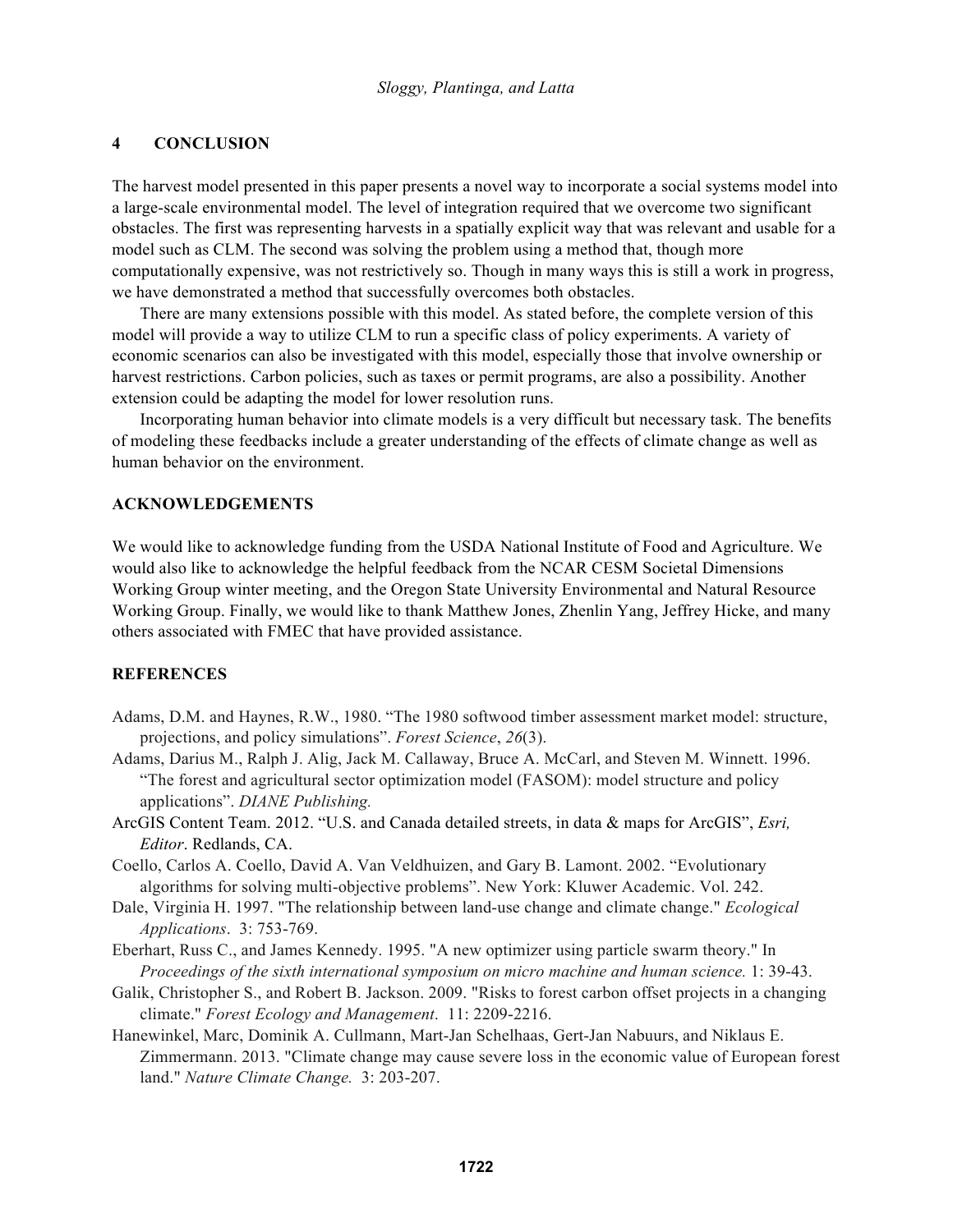- Hurrell, James W., Marika M. Holland, Peter R. Gent, S. Ghan, Jennifer E. Kay, P. J. Kushner, J-F. Lamarque et al. 2013. "The community earth system model: a framework for collaborative research." *Bulletin of the American Meteorological Society*. 9: 1339-1360.
- Hurtt, G.C., Frolking, S., Fearon, M.G., Moore, B., Shevliakova, E., Malyshev, S., Pacala, S.W. and Houghton, R.A., 2006. "The underpinnings of land-use history: three centuries of global gridded landuse transitions, wood-harvest activity, and resulting secondary lands". *Global Change Biology*, *12*(7): 1208-1229.
- Ince, Peter J.; Kramp, Andrew D.; Skog, Kenneth E.; Spelter, Henry N.; Wear, David N. 2011. "U.S. forest products module: a technical document supporting the forest service 2010 RPA assessment." *Research Paper FPL-RP-662. Madison, WI: U.S. Department of Agriculture, Forest Service, Forest Products Laboratory.*
- Kirkpatrick, Scott. 1984. "Optimization by simulated annealing: quantitative studies*." Journal of statistical physics*. 5-6: 975-986.
- Latta, Gregory S., and Darius M. Adams. 2000. "An econometric analysis of output supply and input demand in the Canadian softwood lumber industry." *Canadian Journal of Forest Research*. 9: 1419- 1428.
- Latta, Gregory, Darius M. Adams, Ralph J. Alig, and Eric White. 2011. "Simulated effects of mandatory versus voluntary participation in private forest carbon offset markets in the United States." *Journal of Forest Economics*. 2: 127-141.
- Latta, Gregory S., Hanne K. Sjølie, and Birger Solberg. 2013."A review of recent developments and applications of partial equilibrium models of the forest sector." *Journal of Forest Economics*. 4: 350- 360.
- Latta, Greg S., Andrew J. Plantinga, and Matthew R. Sloggy. 2016. "The effects of internet use on global demand for paper products." *Journal of Forestry*.
- Lindner, M., Maroschek, M., Netherer, S., Kremer, A., Barbati, A., Garcia-Gonzalo, J., Seidl, R., Delzon, S., Corona, P., Kolström, M. and Lexer, M.J., 2010. "Climate change impacts, adaptive capacity, and vulnerability of European forest ecosystems". *Forest Ecology and Management*. *259*(4): .698-709.
- Lubowski, Ruben N., Andrew J. Plantinga, and Robert N. Stavins. 2006. "Land-use change and carbon sinks: econometric estimation of the carbon sequestration supply function." *Journal of Environmental Economics and Management.* 2: 135-152.
- Lyon, Kenneth S., and Roger A. Sedjo. 1983. "An optimal control theory model to estimate the regional long-term supply of timber." *Forest Science*. 4: 798-812.
- Moss, R.H., Edmonds, J.A., Hibbard, K.A., Manning, M.R., Rose, S.K., Van Vuuren, D.P., Carter, T.R., Emori, S., Kainuma, M., Kram, T. and Meehl, G.A., 2010. "The next generation of scenarios for climate change research and assessment". *Nature*. *463*(7282):747-756.
- Oleson, K.W., D.M. Lawrence, G.B. Bonan, B. Drewniak, M. Huang, C.D. Koven, S. Levis, F. Li, W.J. Riley, Z.M. Subin, S.C. Swenson, P.E. Thornton, A. Bozbiyik, R. Fisher, E. Kluzek, J.-F. Lamarque, P.J. Lawrence, L.R. Leung, W. Lipscomb, S. Muszala, D.M. Ricciuto, W. Sacks, Y. Sun, J. Tang, Z.- L. Yang. 2013. "Technical description of version 4.5 of the community land model (CLM)." *Ncar Technical Note NCAR/TN-503+STR, National Center for Atmospheric Research, Boulder, CO,* 422 pp, DOI: 10.5065/D6RR1W7M.
- Overton, W. Scott. 1977. "A strategy of model construction." *Ecosystem modeling in theory and practice*: 49-73.
- Pielke, Roger A., Gregg Marland, Richard A. Betts, Thomas N. Chase, Joseph L. Eastman, John O. Niles, and Steven W. Running. 2002. "The influence of land-use change and landscape dynamics on the climate system: relevance to climate-change policy beyond the radiative effect of greenhouse gases."